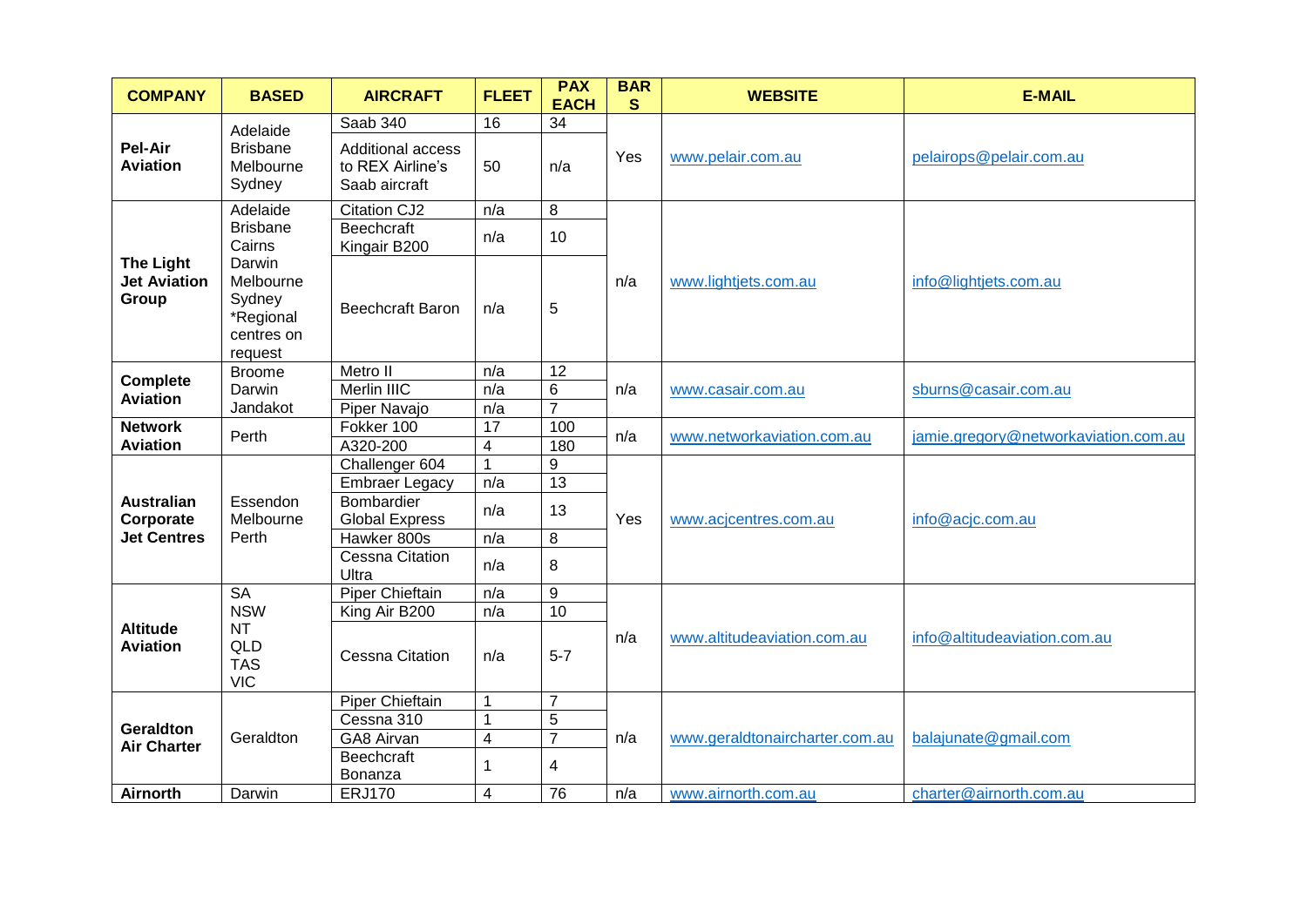|                                 | *Other<br>cities/towns                                         | <b>EMB120</b>                       | 5              | 30               |     |                                 |                                    |
|---------------------------------|----------------------------------------------------------------|-------------------------------------|----------------|------------------|-----|---------------------------------|------------------------------------|
|                                 | on request                                                     |                                     |                |                  |     |                                 |                                    |
| <b>Kirkhope</b>                 | Melbourne<br>Essendon                                          | <b>Beechcraft</b><br>Kingair        | n/a            | 10               | n/a | www.kirkhopeaviation.com.au     | info@kirkhopeaviation.com.au       |
| <b>Aviation</b>                 |                                                                | <b>Piper Chieftain</b>              | n/a            | 9                |     |                                 |                                    |
|                                 |                                                                | Piper Navajo                        | n/a            | $\overline{7}$   |     |                                 |                                    |
|                                 | <b>Brisbane</b>                                                | Challenger                          | n/a            | $\boldsymbol{9}$ | n/a |                                 | operations@revescoair.com.au       |
| <b>Revesco</b>                  |                                                                | <b>Cessna Citation</b>              | n/a            | $\overline{7}$   |     |                                 |                                    |
| <b>Aviation</b>                 | Melbourne                                                      | Phenom 100                          | n/a            | 5                |     | www.revescoaircharter.com.au    |                                    |
|                                 | Perth                                                          | Phenom 300                          | n/a            | $\overline{7}$   |     |                                 |                                    |
|                                 |                                                                | Jet                                 |                | 15               |     |                                 |                                    |
| <b>Flight</b><br><b>Options</b> | Sunshine<br>Coast<br>Sydney                                    | <b>Cessna Citation</b>              | n/a            | $7 - 8$          | n/a | www.flightoptionscharter.com.au | charter@flightoptions.com.au       |
| <b>Goldfields</b>               |                                                                | <b>B200</b>                         | 3              | 10               |     | www.goldfieldsairservices.com   | dougal@goldfieldsairservices.com   |
| <b>Air Services</b>             | Kalgoorlie<br>Perth                                            | C90 King Air                        |                | 6                | n/a |                                 |                                    |
|                                 |                                                                | Cessna                              | $\overline{7}$ | $2 - 10$         |     |                                 |                                    |
| Shortstop<br><b>Jet Charter</b> | Essendon                                                       | Falcon 900C                         | n/a            | 14               | Yes | www.shortstop.com.au            | jamesryan@shortstop.com.au         |
|                                 |                                                                | <b>Citation SII</b>                 | n/a            | $\overline{7}$   |     |                                 |                                    |
|                                 |                                                                | Merlin IIIB                         | n/a            | 8                |     |                                 |                                    |
|                                 | <b>Brisbane</b><br>Sydney<br>Goulburn<br>Canberra<br>Melbourne | <b>SAAB 340</b>                     | n/a            | $\overline{34}$  | Yes | www.corporate-air.com.au        |                                    |
|                                 |                                                                | <b>Fairchild Metro</b>              | n/a            | 19               |     |                                 | charters@corporate-air.com.au      |
| Corporate                       |                                                                | Cessna 441                          | n/a            | 9                |     |                                 |                                    |
| Air                             |                                                                | Other larger<br>aircraft on request | n/a            | 36-110           |     |                                 |                                    |
| <b>Sharp</b>                    | Adelaide                                                       | Metro Liner                         | n/a            | 19               | Yes | www.sharpairlines.com.au        | operations@sharpairlines.com.au    |
| <b>Airlines</b>                 | Essendon                                                       | Conquest                            | n/a            | $\boldsymbol{9}$ |     |                                 |                                    |
| Interair                        | Essendon                                                       | King Air 200                        | n/a            | 8                | n/a | www.interair.com.au             | ted@interair.com.au                |
| <b>Global Jet</b>               |                                                                | <b>Global XRS</b>                   | n/a            | $\overline{14}$  |     | www.globaljet.com.au            | Rachel@globaljet.com.au            |
|                                 | <b>Gold Coast</b>                                              | Falcon 900C                         | n/a            | 13               | n/a |                                 |                                    |
|                                 | All capital<br>cities                                          | <b>Cessna Citation</b>              | n/a            | 8                |     |                                 |                                    |
|                                 |                                                                | Hawker<br>Beechcraft                | n/a            | $\overline{7}$   |     |                                 |                                    |
|                                 |                                                                | Falcon 50                           | n/a            | 9                |     |                                 |                                    |
| <b>Paul Lyons</b>               | Jandakot                                                       | Cessna Conquest                     | $\overline{2}$ | 9                | n/a | www.paullyonsaviation.com.au    | reception@paullyonsaviation.com.au |
| <b>Aviation</b>                 |                                                                | Cessna 402C                         | $\mathbf 1$    | $\overline{7}$   |     |                                 |                                    |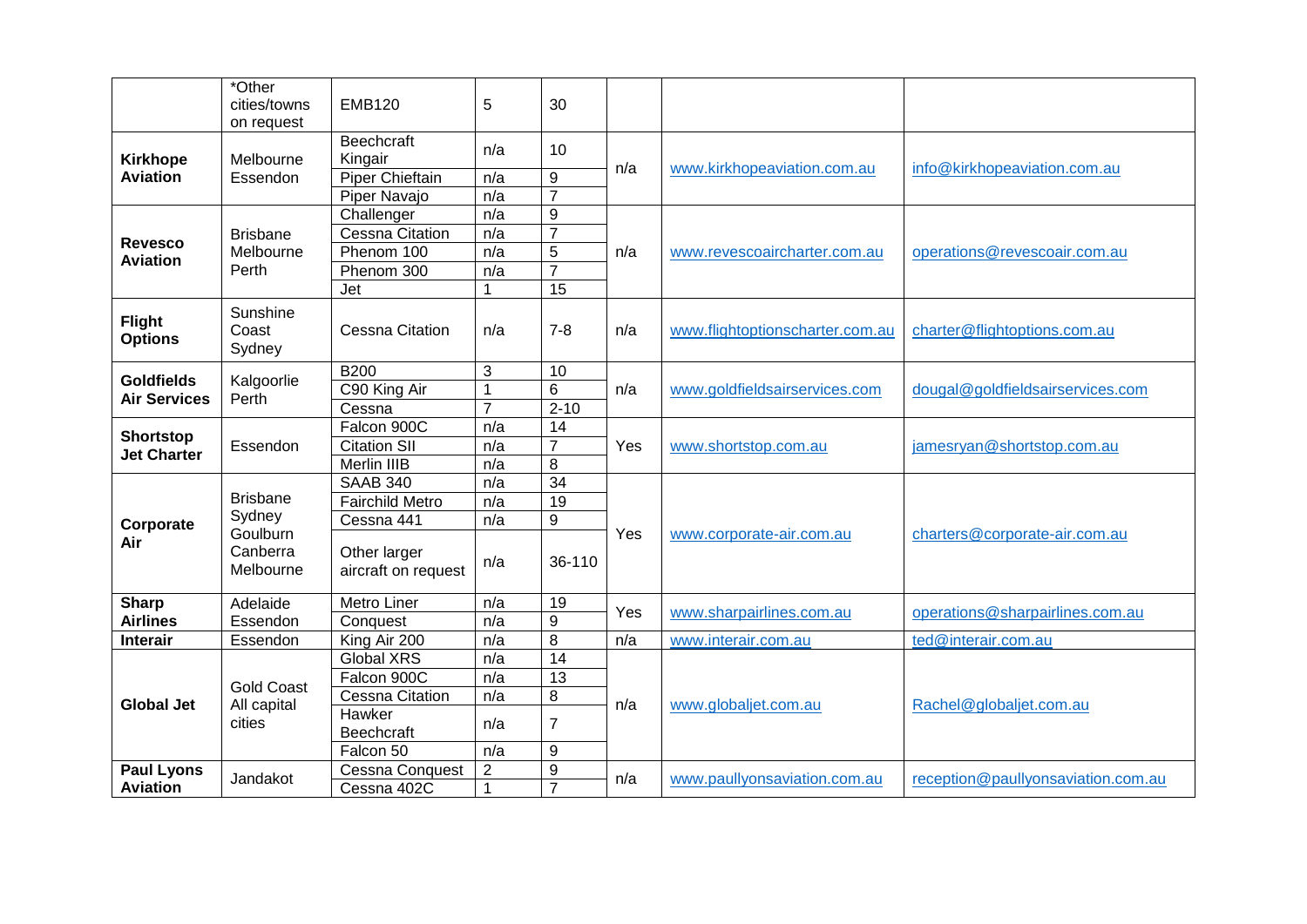|                                    |                                                                                                                | <b>Beechcraft Baron</b>      | $\overline{2}$ | 5                |     |                              |                                  |
|------------------------------------|----------------------------------------------------------------------------------------------------------------|------------------------------|----------------|------------------|-----|------------------------------|----------------------------------|
| Air Australia                      | Jandakot                                                                                                       | Cessna Cardinal              | n/a            | 3                | n/a |                              | ops@airaustralia.com.au          |
|                                    |                                                                                                                | Piper Seneca                 | n/a            | 5                |     | www.airaustralia.com.au      |                                  |
|                                    |                                                                                                                | Piper Navajo                 | n/a            | 8                |     |                              |                                  |
| <b>Austrek</b>                     |                                                                                                                | B200 King Air                | 3              | $\overline{9}$   |     |                              |                                  |
| <b>Aviation</b>                    | Toowoomba                                                                                                      | Cessna 310R                  | n/a            | 5                | n/a | www.austrekair.com.au        | chiefpilot@austrekair.com.au     |
|                                    |                                                                                                                | B350 King Air                | $\overline{2}$ | 9                |     |                              |                                  |
| <b>Par Avion</b>                   | <b>TAS</b>                                                                                                     | n/a                          | n/a            | 10               | n/a | www.paravion.com.au          | s.wells@paravion.com.au          |
|                                    |                                                                                                                | Beechcraft 1900D             |                | 19               |     |                              |                                  |
| <b>Shine</b>                       | Carnarvon                                                                                                      | Cessna 404 Titan             | $\overline{2}$ | $\boldsymbol{9}$ | Yes | www.shineaviation.com.au     | ops@shineaviation.com.au         |
| <b>Aviation</b>                    | Geraldton                                                                                                      | Piper Chieftain              | $\mathbf{1}$   | 8                |     |                              |                                  |
|                                    |                                                                                                                | Piper Navajo                 | $\mathfrak{S}$ | $\overline{7}$   |     |                              |                                  |
| <b>Seair</b>                       | <b>Gold Coast</b>                                                                                              | Cessna Caravan               | $\overline{7}$ | 13               | n/a | www.seairpacific.com.au      | reservations@seairpacific.com.au |
| <b>Operations</b>                  | <b>Hervey Bay</b>                                                                                              | DHC-6 Twin Otter             | $\overline{2}$ | 19               |     |                              |                                  |
|                                    |                                                                                                                | <b>BAE 146</b>               | n/a            | $\overline{70}$  |     |                              | frank@aircharternetwork.com.au   |
|                                    | All capital                                                                                                    | <b>SAAB 340</b>              | n/a            | $\overline{34}$  |     |                              |                                  |
| <b>Air Charter</b>                 | cities<br>*Other                                                                                               | Fokker 100                   | n/a            | 100              | n/a | www.aircharternetwork.com.au |                                  |
| <b>Network</b>                     | cities/towns<br>on request                                                                                     | Phenom 300                   | n/a            | 8                |     |                              |                                  |
|                                    |                                                                                                                | Falcon 900                   | n/a            | $\overline{13}$  |     |                              |                                  |
|                                    |                                                                                                                | Global XRS                   | n/a            | $\overline{15}$  |     |                              |                                  |
| <b>Alliance</b><br><b>Airlines</b> | <b>Brisbane</b><br>Townsville<br>Cairns<br>Darwin<br>Perth<br>Adelaide<br>*Other<br>cities/towns<br>on request | Fokker 70 &<br>Fokker 100    | 40             | 80-100           | Yes | www.allianceairlines.com.au  | alex.ac@allianceairlines.com.au  |
|                                    |                                                                                                                | Metroliner                   | n/a            | 18               |     | www.hardyaviation.com.au     | ops@hardyaviation.com.au         |
| <b>Hardy</b><br><b>Aviation</b>    | Darwin                                                                                                         | Conquest                     | n/a            | 9                | n/a |                              |                                  |
|                                    |                                                                                                                | Cessna Caravan               | n/a            | 13               |     |                              |                                  |
|                                    |                                                                                                                | Cessna 404                   | n/a            | $\boldsymbol{9}$ |     |                              |                                  |
|                                    |                                                                                                                | Cessna 402                   | n/a            | $\overline{7}$   |     |                              |                                  |
| <b>Air Central</b>                 |                                                                                                                | Cessna 210                   | $\overline{2}$ | $6\phantom{1}6$  |     | www.aircentralwest.com.au    | Plowens2@bigppond.com            |
| West                               | Longreach                                                                                                      | <b>Beechcraft</b><br>Bonanza |                | 6                | n/a |                              |                                  |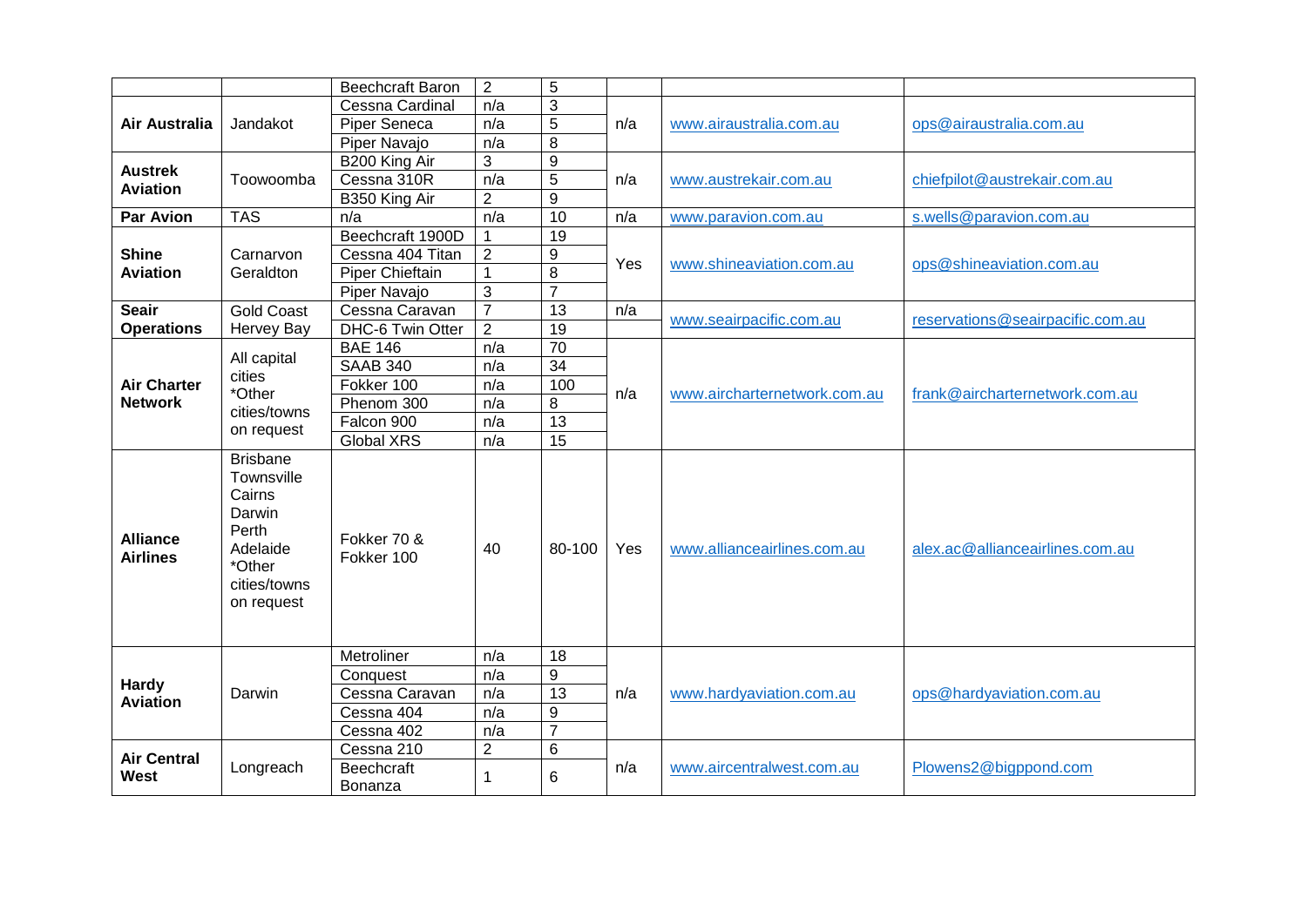|                          |                                                                 | Beechcraft Baron                | 1                       | 6               |     |                           |                            |
|--------------------------|-----------------------------------------------------------------|---------------------------------|-------------------------|-----------------|-----|---------------------------|----------------------------|
| <b>Avcair</b>            | <b>Brisbane</b><br>Toowoomba                                    | King Air 200                    | n/a                     | 11              | n/a |                           | ops@avcair.com             |
|                          |                                                                 | King Air 350                    | n/a                     | 11              |     | www.avcair.com            |                            |
|                          |                                                                 | Lear Jet 60                     | n/a                     | 8               |     |                           |                            |
| <b>Air Bush</b>          | <b>Dubbo</b>                                                    | <b>Beechcraft Baron</b>         |                         | 5               |     |                           |                            |
| <b>Charter</b>           | Goondiwindi                                                     | Piper Navajo                    | $\mathbf 1$             | 6               | n/a | www.airbushcharter.com.au | airbush@bigpond.net.au     |
|                          | Port Hedland                                                    | Cessna Caravan                  | $\overline{2}$          | $\overline{13}$ | n/a |                           | md@polaraviation.com.au    |
|                          | Newman<br><b>Broome</b><br>*Other<br>cities/towns<br>on request | B58 Baron                       | $\overline{\mathbf{4}}$ | 5               |     |                           |                            |
| Polar<br><b>Aviation</b> |                                                                 | Cessna 210                      | 1                       | 5               |     | www.polaraviation.com.au  |                            |
|                          | Karratha                                                        | <b>Beechcraft Super</b><br>King | $\overline{\mathbf{4}}$ | 9               | Yes | www.avair.com.au          | dworthington@aviair.com.au |
| <b>Aviair</b>            | <b>Broome</b>                                                   | Cessna Caravan                  | 14                      | 13              |     |                           |                            |
|                          | Kununurra                                                       | Pilatus PC12                    | $\overline{2}$          | 9               |     |                           |                            |
|                          |                                                                 | Beechcraft Baron                | $\overline{2}$          | 5               |     |                           |                            |
|                          |                                                                 | GippsAero Airvan                | 1                       | $\overline{7}$  |     |                           |                            |
| <b>Air Frontier</b>      | Darwin                                                          | <b>Piper Chieftain</b>          | n/a                     | 9               | n/a | www.airfrontier.com.au    | admin@airfrontier.com.au   |
|                          | Maningrida                                                      | Navajo                          | n/a                     | $\overline{7}$  |     |                           |                            |
|                          | Groote                                                          | Baron B58                       | n/a                     | 5               |     |                           |                            |
|                          | Eylandt                                                         | Cessna C210                     | n/a                     | 5               |     |                           |                            |
|                          | Gove                                                            | Cessna 207                      | n/a                     | $\overline{6}$  |     |                           |                            |
|                          | Sydney                                                          | Bombardier                      | $\overline{7}$          | $10 - 16$       | n/a | www.execujet.com          | charter@execujet.com.au    |
| <b>ExecuJet</b>          | Essendon<br>Melbourne<br>Perth                                  | Cessna                          |                         | 8               |     |                           |                            |
|                          |                                                                 | <b>Beechcraft</b>               | 1                       | $\overline{8}$  |     |                           |                            |
|                          |                                                                 | Agusta                          |                         | $\overline{7}$  |     |                           |                            |
|                          | <b>Brisbane</b>                                                 | Dornier 228                     | n/a                     | 18              |     | www.gamgroup.com.au       | danstanson@gamgroup.com.au |
| <b>GAM Air</b>           | Essendon<br>Adelaide<br>Sydney                                  | Aero Commander                  | n/a                     | 6               | n/a |                           |                            |
|                          |                                                                 | Learjet 31                      | 1                       | 6               | n/a | www.jetcity.com.au        | ops@jetcity.com.au         |
| <b>JetCity</b>           | Essendon                                                        | Learjet 45                      | $\overline{2}$          | 8               |     |                           |                            |
|                          |                                                                 | <b>Citation X</b>               | 1                       | $\overline{9}$  |     |                           |                            |
|                          |                                                                 | Gulfstream IV                   | 1                       | $\overline{10}$ |     |                           |                            |
|                          | Cairns                                                          | <b>DASH8-100</b>                | n/a                     | 36              |     |                           | charters@skytrans.com.au   |
| <b>Sky Trans</b>         | <b>Brisbane</b><br>Horn Island                                  | Caravan C-208                   | n/a                     | 9               | Yes | www.skytrans.com.au       |                            |